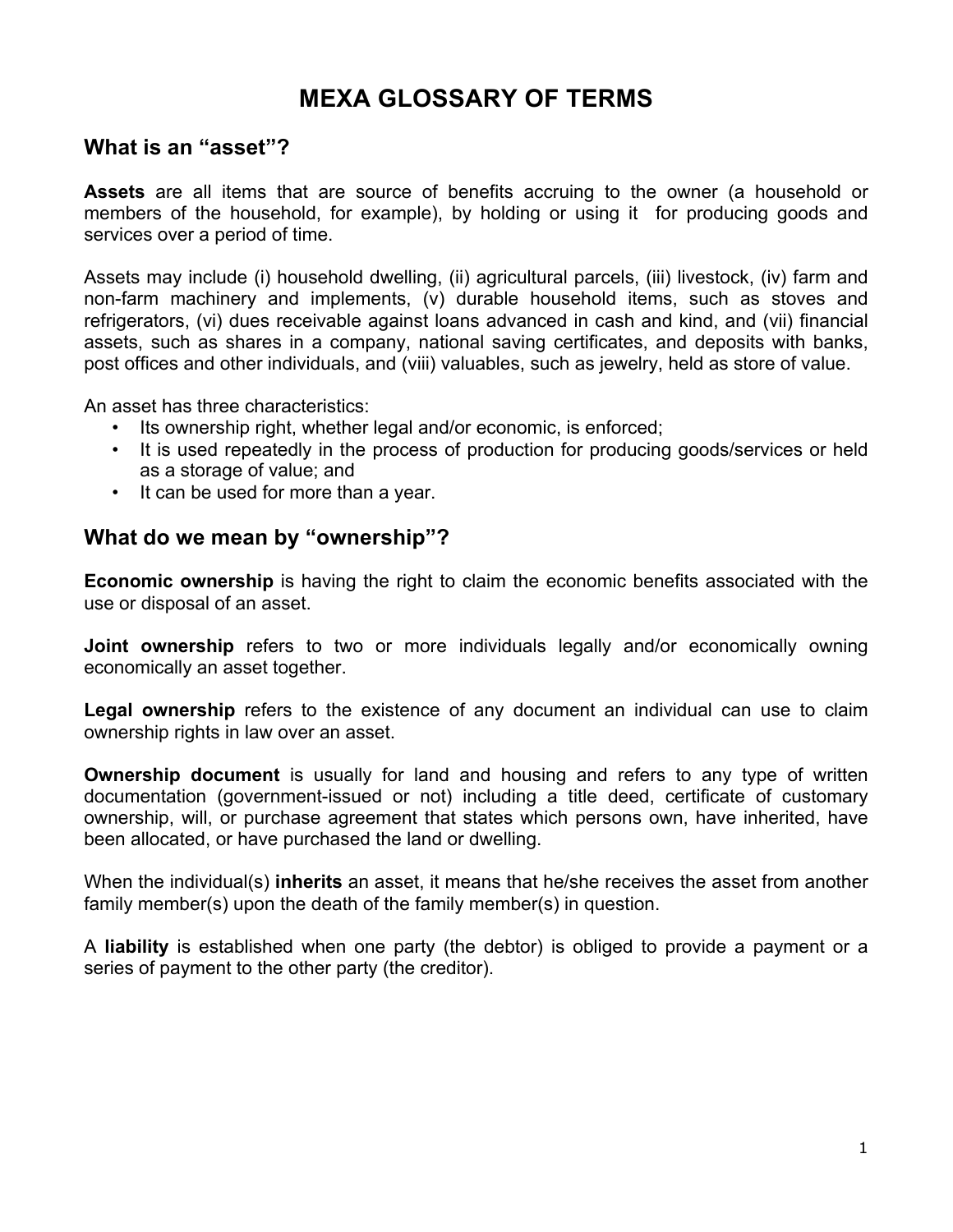# **Bundle of Rights**

When the owner(s) **bequeaths** an asset, it means that he/she gives or lives the asset by oral or written will, to another person(s) after the death of the owner in question.

When the owner(s) **uses an asset as collateral**, it means that he/she provides the asset as a security/guarantee for obtaining loans or other obligations.

When the owner(s) **rents out an asset**, it means that he/she bestows the use rights of the asset onto another person(s) for a specific period of time, in return for cash or in-kind benefits.

The individual **providing permission/consent to another individual to exercise a particular right** is the individual that has the **final say/veto power** in whether that particular right (e.g. selling a parcel) can be exercised by another individual.

The individual **seeking permission/consent from another individual to exercise a particular right** is the individual that CANNOT act on his/her own AND that needs to receive authorization from another individual to exercise a particular right.

One individual member **simply informing** another individual of his/her plans to sell, rent out, use as collateral or make improvements in a parcel is **NOT the same as seeking permission**!

### **How are agricultural holding, parcels and plots related?**

**An agricultural holding** is an economic unit of agricultural production under single management comprising all livestock kept and all land used wholly or partly for agricultural production purposes, without regard to title, legal form, or size.

Single management may be exercised by an individual or household, jointly by two or more individuals or households, by a clan or tribe, or by a juridical person such as a corporation, cooperative or government agency.

The holding's land may consist of one or more parcels, located in one or more separate areas or in one or more territorial or administrative divisions, providing the parcels share the same production means utilized by the holding, such as labour, farm buildings, machinery or draught animals. The requirement of sharing the same production means utilized by the holding, such as labour, farm buildings, machinery or draught animals should be fulfilled to a degree to justify the consideration of various parcels as components of one economic unit.

**A parcel** is any piece of land, regardless of type of tenure, entirely surrounded by other land, water, road, forest or other features not forming part of the holding or forming part of the holding under a different land tenure type. A parcel may consist of one or more plots within. Note that in urban areas, people may also refer to a parcel of land as a plot.

**A plot/musiri** is a part or whole of a parcel on which a unique crop or crop mixture is cultivated.